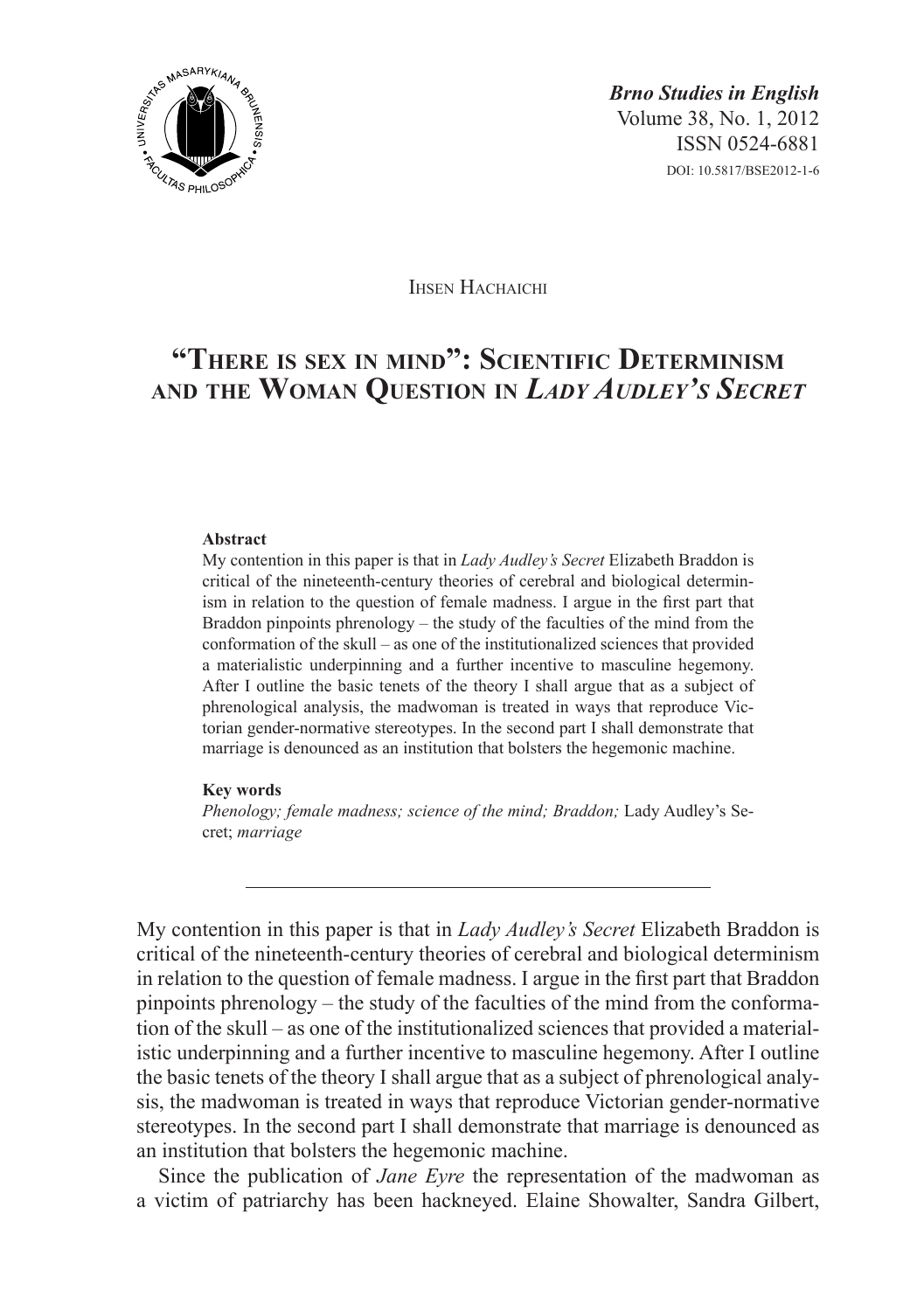Susan Gubar, Phyllis Chesler, and a few other feminist critics have built and disseminated this representation. They have made powerful arguments for the entrenchment of gender equality.<sup>1</sup> Elaine Showalter notes that "to contemporary feminist critics, Bertha Mason has become a paradigmatic figure" (1987: 68). Brontë's madwoman, Bertha Mason, came to be seen not only as a legacy bequeathed to Victorian gothic writers, but as a form of haunting. *Lady Audley's Secret* provides at least two compelling reasons to accept David Punter's argument that "the form of haunting itself, which is the form of all textuality, is brought to a certain pitch in Gothic writing" (1998: 1). The first is that the representation of the madwoman, Lucy Audley, is perilously close to the "genotextual model" Bertha Mason, and the second is that the husband is defrauded into marrying a madwoman in ignorance of her hereditary affliction.

In terms of generic choice Braddon does not depart from Brontë. She uses the same patterns of representation to ensure an enthusiastic reception of her work. She also capitalizes on the readers' exposure to phrenology in *Jane Eyre* to create an easier readerly engagement with her subject matter. Braddon's ironic statements about perceptual literacy and the skill of face-reading suggest the tenacity of her commitment to debunk physiognomy and phrenology, mostly because of their perilous entanglement with the coeval theory of evolution. The cerebral determinism underlying phrenology and the biological determinism upholding the theory of evolution have consolidated the idea that women are biologically and intellectually inferior to men, and have promoted the hegemonic culture. Braddon puts a new face on the well-established representation of female madness by showing that the perilous entanglement of pseudoscience and science with nineteenth-century ideology has regulated women's relation to their body and stigmatized defiant women as mad.

# **Phrenology and complicit hegemonic practices**

The interest in reading minds and discerning character in *Lady Audley's Secret* partakes of a larger concern with physiognomy and phrenology. In what follows, I shall provide a brief outline of these theories in order to gauge their influence of the woman condition in the 1860's. Physiognomy steadily and doggedly gathered force in Britain through Johann Caspar Lavater's *Essays on Physiognomy* (1789) which introduced to many readers the basic tenets of the theory, and Alexander Morison's *The Physiognomy of Mental Diseases* (1840), which described the connection between facial expression and insanity. Physiognomy's standing as a valid method of investigating character diminished considerably as Franz Joseph Gall (1758-1828) and Johann Caspar Spurzheim (1776-1832) started to investigate phrenology – a theory also known as "crainoscopy," "crainology," and "zoonomy."

Lukasik explains that by 1852 "physiognomy, of course, remained a residual component of phrenology, […] yet its scientific purchase had clearly diminished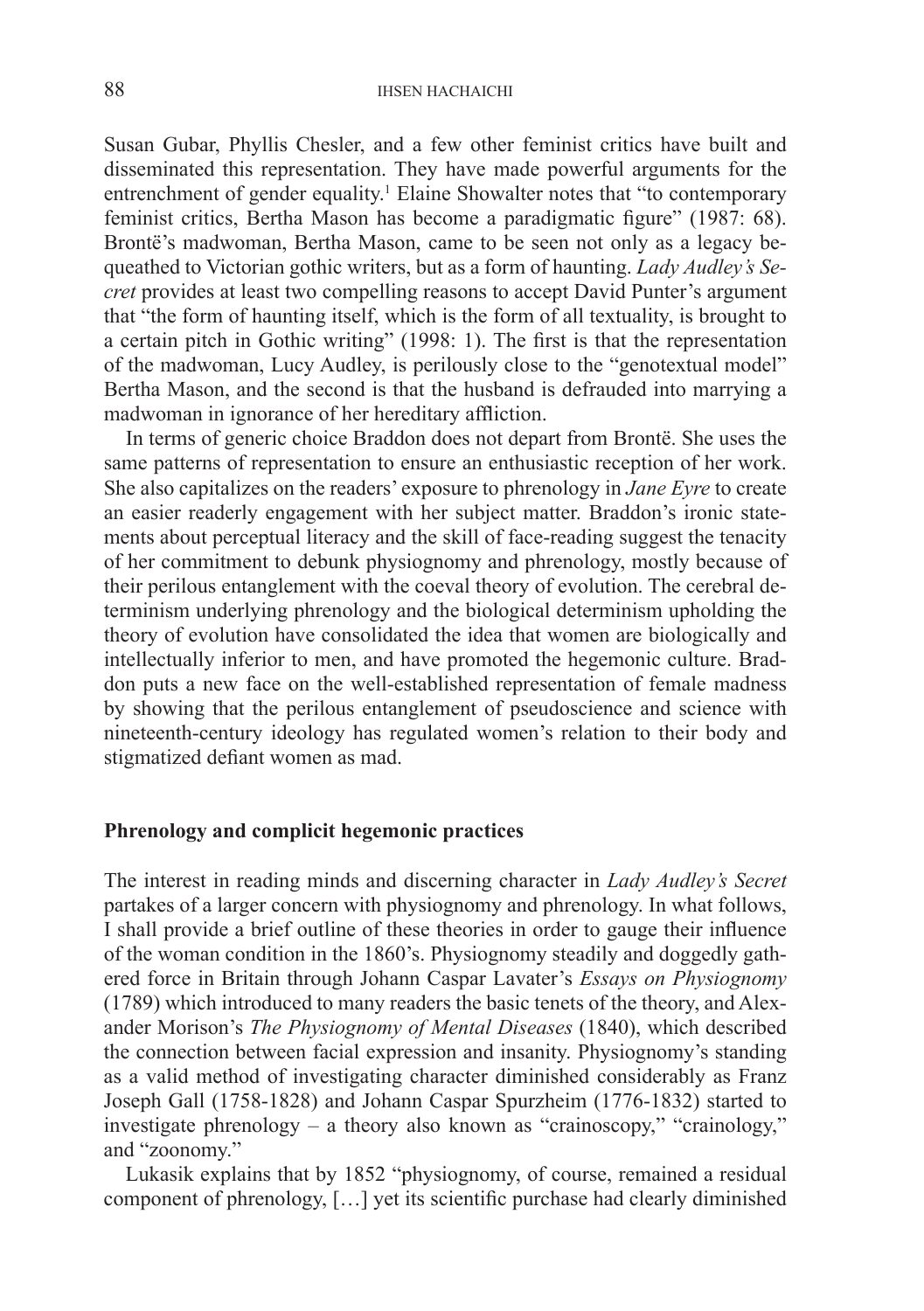in light of phrenology's allegedly more quantitative and less synthetic methods" (2011: 189). The basic principles of phrenology are that the brain is the organ of the mind; that the powers of man could be categorized into independent faculties such as "combativeness," "amativeness," "adhesiveness," "benevolence," etc. These faculties are innate, each having its seat in a definite region of the surface of the brain. The size of each region is a measure of the degree to which the faculty seated in it formed a constituent element in the character of the individual. Most important of all is the correspondence between the outer surface of the skull and the contour of the brain, and the recognition of the relative importance of the faculties by an examination of the "bumps" of the head. Gall's elaborate research in comparative anatomy – finalized and systematized at the beginning of the nineteenth-century – was considered an uncontroversial science. It gave phrenology scientific validity and reliability.<sup>2</sup> The advance in understanding that Gall's theory provided is that a physiological explanation of mental organization and function could be readily applied to understand insanity. It marked the relevance of phrenology to psychology, and later to psychiatry. Cooter notes that phrenology "had something to say at each of the required levels: its doctrine could claim to be scientific and somatic; it led to treatments which were moral and were conveyed as such" (1976: 1). Gall's phrenology gained readership in France, Germany and Britain, yet he opposed its popularization and trivialization. His reserve was shared by John Abernethy who foresaw "nothing but mischief" if the theory were left to the masses to mess with (Cooter 1976: 8). A contrasting perspective was brought about by George Combe, the most prominent British phrenologist who claimed that "phrenology advances with the progress of public opinion as to its truth" (1819: 72–73), and that "this system of philosophy is fitted to throw light upon every subject in which human nature is concerned" (1819: 305–306). Combe's democratizing strategy increased the middle-class exposure to the theory. De Giustino remarks that "Harriet Martineau (quite undaunted by the 'intellectual aristocrats' of her day) once called [phrenology] 'a boon to the multitudes, high and low'" (1975: 33). Phrenologists thought of themselves as part of the vanguard of a new scientific generation who could lay the foundation of a truly free society in the nineteenth century.

Combe's strategy increased women's exposure to phrenology, if only as lectures attendees. Women sought to "know that there was an underlying order to social relations, to be assured that these relations were natural and unrestraining, and that they were as individuals in their own right, integral to and not just appendages to the natural scheme of things" (Cooter 1984: 190). Although phrenology lost its epistemological standing by the 1860's, its basic tenets and teachings seeped into the literary productions of that decade. The item of interest to my purpose is that even when phrenology sat astride the line separating the categories of science and pseudoscience (at the hands of Gall), it was not divorced from ideology. Phrenologists felt that many nuances of their new science would be missed if people omitted to think of it as a collective representation. And since in such a collective representation, men have more presence and influence, diverse patriar-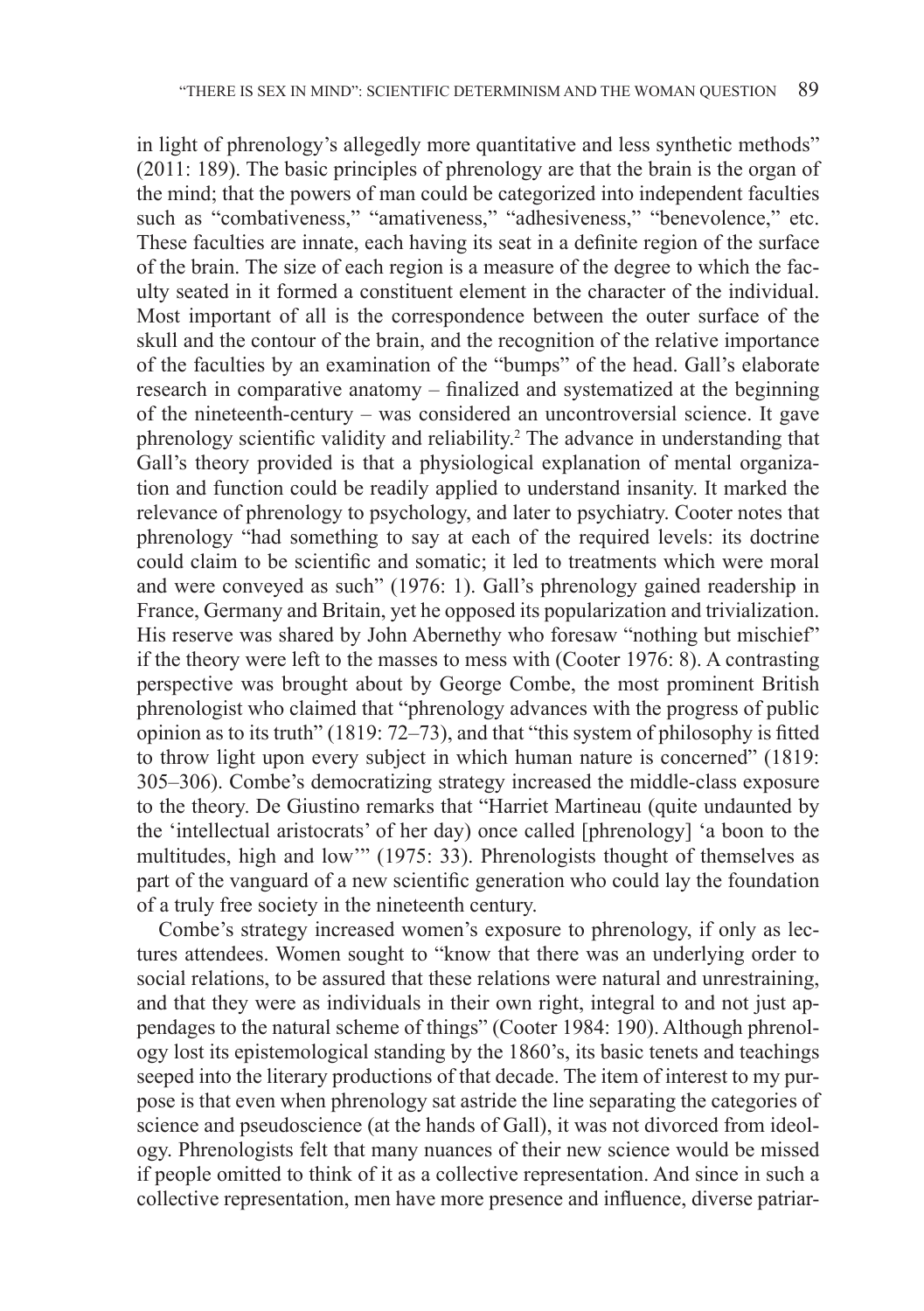chal assumptions were integrated under the phrenological umbrella. Phrenology was liberal in its promotion of social reforms, yet rather patriarchal in outlook. It streamlined diverse approaches to liberate women, yet its close alliance with the patriarchal system produced a uniform set of ideals that enforced the control of women. It bolstered and was itself bolstered by an already available set of assumptions about women's biological inferiority.

When *Lady Audley's Secret* was published the intellectual fascination with phrenology as a science of the mind, and the phrenological treatment of insanity greatly declined. Mental illness, however, remained imprecise in its meaning and was often confused with madness; a phenomenon interpreted as the infringement of the natural and the moral laws. Not before the 1870's- a decade that marked the emergence of the Royal Commission on Scientific Instruction and the Advancement of Science (1872-75), the beginning of the public endowment for scientific research, and a chain of technical and scientific institutes – did scientists find a more elaborate theory to understand and manage insanity. In *Lady Audley's Secret* phrenology is used to buttress an already deep-seated system of gender inequality. Robert Audley, a perfect prototype of the Victorian man, pretends to understand Lucy's motives upon simple observation of her face and character. Like phrenologists, he believes that outward appearance is revelatory of the deeper core of personality. He suspects that she withholds a secret which has criminal implications. He then resolves to act as her moral watchman. "The young barrister," the narrator says, "had constituted himself the denouncer of this wretched woman" (382). Yet Lucy withstands the pressure of his surveillance by remaining absolutely unreadable. While "never relax[ing] his scrutiny of that pale face," Robert thinks, "she shall look at me [...] I will make her meet my eyes, and I will read her as I have read her before. She shall know how useless her artifices are with me" (217). Lucy does not capitulate to the challenges of visual confrontation. Contrary to physiognomy's fundamental assumption that the face necessarily and indisputably reflects the individual's psychological state, Lucy's face turns out to be the very cloak of secrecy. She is also hermetic to phrenological scrutiny. As a perfectly calibrated amalgam of reason and mental derangement, her interiority remains a mystery to the narrator who "can never describe a tithe of her thoughts or her sufferings" (314). When she loses all hope of devising her rescue, and without expectation of empathy, she tells her story with calm reason and no sense of contrition: "you and your nephew, Sir Michael, have been rich all your lives, and can very well afford to despise me; but I knew how far poverty can affect a life, and I looked forward with a sick terror to a life so affected" (351). The confessional speech, "told in a cold, hard tone" and in a voice "never broken by a tear" (351) consists in a personal inventory of her moral shortcomings. Stocked with moments of keen insight and containing ideas that connect up in a meaningful way, the speech completely defamiliarizes readers of the verbal pandemonium and the behavioural hysterics of the mentally deranged. The narrator declares: "all mental distress is, with some show of reason, associated in our minds with loose, disordered garments, and dishevelled hair, and an appearance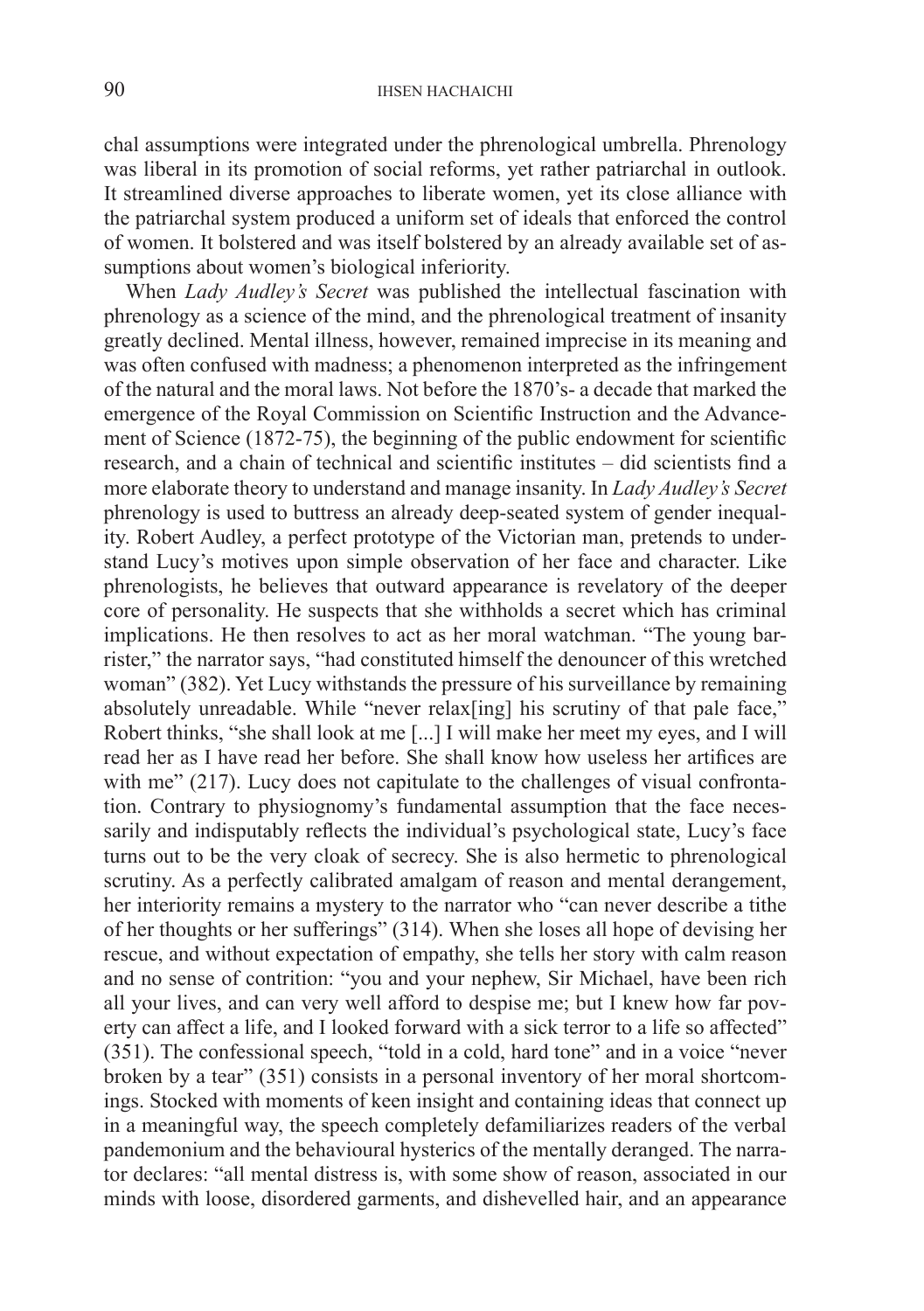in every way the reverse of my lady's" (338). Lucy obscures the telltale signs of her madness, and withstands Robert's manifold investigating methods.

One little strand of the plot – Lucy's literary taste – suggests that she challenges the ideology that implements masculine hegemony. In reading risqué French novels – considered morally jeopardizing to women – Lucy displays a modern understanding of texts and ideology as inextricably intertwined, and specifically of literature as a heuristic device used to promote the values of a phallocentric culture. Her literary taste suggests that she does not suffer herself to be influenced by ideology-driven texts, and that she has taught her mind to work out rather than consume literature passively. Her perspective in relation to the forces sustaining ideology and animating the social body suffers no logical fallibility, and is further evidenced by her initiative to teach her maid Phoebe - standing for the working-class undeserving other – the sense of self-worth "*you* are like me, and your features are very nice; it is only colour that you want. My hair is pale yellow shot with gold, and yours is drab […] Why, with a bottle of hair dye, such as we see advertised in the papers, and a pot of rouge, you'd be as good-looking as I any day, Phoebe" (58). Phoebe is and acts in conformity with a set of characteristics that fits her status as a working-class woman. By encouraging her to wear makeup, which is an important social marker, Lucy aims to remove the apathy of dullness from Phoebe's life and, more importantly, to blur the ideals of class segregation.

Ironically, the deep comprehension that the system of class hegemony is supported by the system of masculine hegemony, and the challenge of the *status quo* are important phrenological values. Combe recommended that people carry out the role they were naturally suited to rather than born into. In *The Constitution of Man* he urged people to find a situation of poise between their natural character and their place in society. In its most general outline his theory brokers a compromise between noble birth and individual merit. These central tenets of phrenological philosophy – self-help and the legitimacy of social ascension – were interpreted as a way of contaminating the patriarchal space when appropriated by women. Defining the sentiment of "love of approbation" Spurzheim claims that "ambition is the title its activity receives […] it renders man the slave of fashion, in opposition to morality and reason" and, most importantly to our purpose, that it is "more active in women than in men; its difference is frequently very apparent in cases of insanity" (1829: 42–43). Before he demands a confession Robert tells Lucy: "[you] pollute this place by your presence" (345). This commentary is helpful in isolating the Victorian patriarch's view on the issue of female presence and identity in general. Lucy's presence contaminates Audley Court because it significantly overrides the normative female contribution to the maintenance of prevailing ideology. In contradistinction to her feminine representation; that is, all the saliently hegemonic features of femininity such as physical vulnerability, beauty, and childishness, Lucy's "presence" does not enact femininity *per se*. The way she is and the way she acts contravene the ethos of domesticity. Her increasing juggling with manifest presence has piqued Robert's curiosity as to how she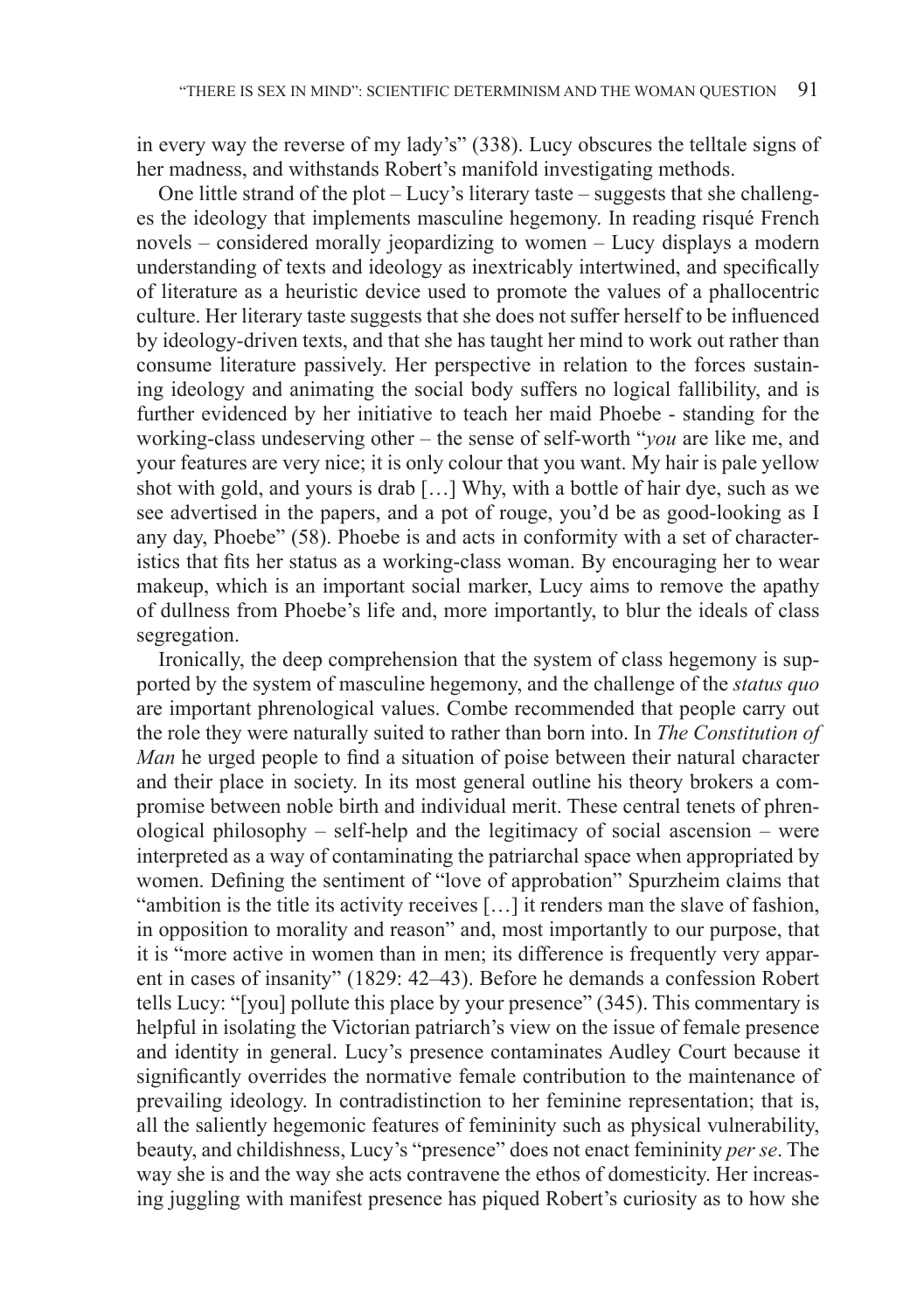## 92 **IHSEN HACHAICHI**

has manoeuvred her way successfully in the social landscape. "[T]he object of Robert Audley's search," Jonathan Loesberg contends "[…] is [Lucy's] double identity. Unlike other crimes and incidents, identity shifts are not localizable: they occur in the past, but they define the present in a way that ties them to the suspense arising from suggestions of inevitable sequence" (1986: 130). Robert's feeling that Lucy challenges the most important dictates of feminine social being leads back ineluctably into the vicious circle of masculine self-interest which assimilates and appropriates female identity into a framework in which women are categorized as "angel[s] in the house" that is, beings with absolute moral identities. Lucy's four identities (Helen Maldon, Helen Talboys, Lucy Graham, Lady Audley) and their concomitant behavioural patterns suggest that various motivations and many contingent factors have modified Lucy's morality. In itself the number of identities speaks to the unlikelihood of navigating across different situations with the same moral outlook, or with the same disposition to act morally. Internal dynamics of moral identity and social structural regulations exert their own independent effect on moral conduct. To speak of just one instance, prosperity makes Lucy pleasant and obliging. She declares "I had been poor myself, and I was now rich, and could afford to pity and relieve the poverty of my neighbors. I took pleasure in acts of kindness and benevolence" (354). She became scheming and dangerous when her husband left her, and when her father shirked his responsibility toward her. The uncompromising Victorian ideology which impels women to hold on to an invisible presence, and to one moral typology is at the origin of Robert's attitude, and also surely of Lucy's destabilized identity. When he discovers her secret, Robert calls on a medical expert, Dr. Mosgrave to confirm that she is mad. Dr. Mosgrave initially rejects Robert's own diagnosis:

there is no evidence of madness in anything that she has done. She ran away from her home because her home was not a pleasant one, and she left it in the hope of finding a better. There is no madness in that. She committed the crime of bigamy, because by that crime, she obtained fortune and position. There is no madness there. When she found herself in a desperate position, she did not grow desperate. She employed intelligent means, and she carried out a conspiracy which required coolness and deliberation in its execution. There is no madness in that. (377)

Dr Mosgrave's comment suggests that Robert Audley has ascribed the label of madness to Lucy because she has deviated from the average norms of institutionalized female behaviour. He reveals that Robert's judgment of Lucy endorses a confusion between madness and mental illness. By rejecting Robert's diagnosis Dr. Mosgrave suggests that the particularity of mental illness is inaccessible to the probe of the layperson, and that only a physician has jurisdiction over where the boundaries of reason and insanity should fall. However his demarcation of the field of proper science is soon undermined when the doctor validates Robert's views: "as a physiologist and as an honest man," he declares that "[Lucy] is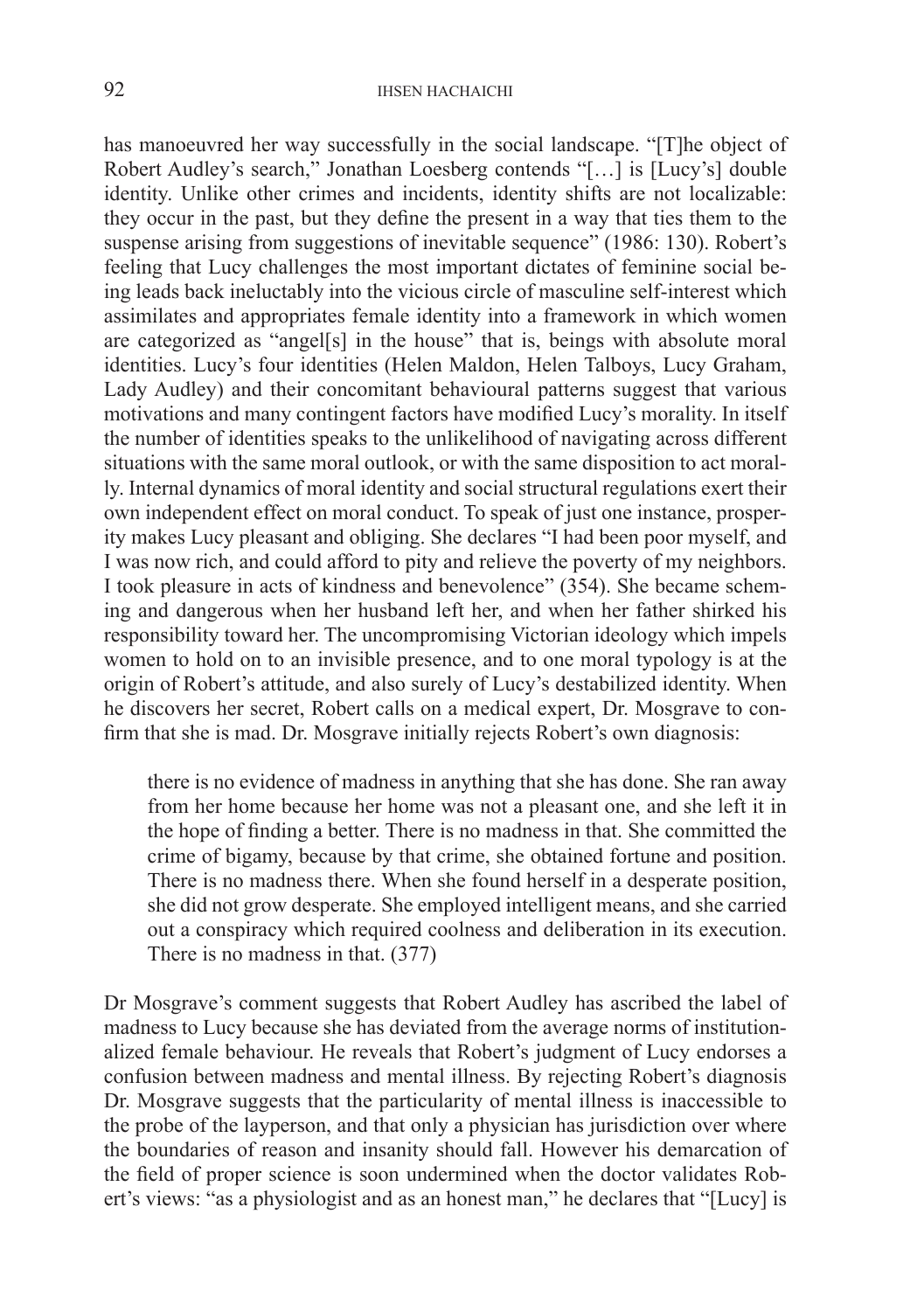dangerous [...] she has the cunning of madness and the prudence of intelligence" (379). He thinks that Robert "could do no better service to society than by [shutting her away]; for physiology is a lie if the woman [he] saw ten minutes again is a woman to be trusted at large" (381). The mental health professional is unable to detect more recondite pockets of psychosis and, like the layperson, uses moral principles to buttress hostile attitudes toward Lucy. He stigmatizes her as "dangerous" because through her mental dexterity – what he calls "the prudence of intelligence" – she has failed to complement hegemonic masculinity in a relationship of subordination. He sends her to an asylum because she has overridden morality and has violated moral prohibitions for non-moral reasons. What Victorian morality is taken to refer to is crucial to understand the physician's reaction. At its core Victorian morality expects women to display obedience and to accept men's authority, even if the latter is coercive and interferes with their freedom. George Talboys and Lucy's father who have shirked their responsibility toward Lucy are not asked to account for their actions whereas Lucy's abandonment of her child is counted on the list of her psychopathic actions. Robert's comments on George's actions are shrouded in obscure rhetoric. He just mentions that George went to Australia to seek fortune in order to provide for his family upon his return. Because Victorian morality involves discrimination on the basis of gender, the doctor does not care to find a further reason than Lucy's immorality to justify her social ostracism. By showing that little separates lay from expert testimony and that professional medical assertion can still be uttered with no demonstrable scientific evidence, Braddon shakes up the triumphalist view that phrenology is a significant progress in the science of the mind.

De Giustino concedes that phrenologists did not want to police the boundaries separating specialist expertise from popular wisdom because they run the risk of losing the support of "the ordinary people" and that for this particular clientele "the most alluring feature of phrenology was its apparent synthesis of scientific information and general wisdom" (1975: 59). Dr. Mosgrave represents the hybrid profile and the vexing role of the alienist in mid-nineteenth-century Britain. Lynn M. Voskuil cogently remarks that Dr. Mosgrave is "a Maudsleyesque figure" insofar as he believes in somatic fidelity, that is, the utter conformity between states of feeling and appearance (2001: 629). A case in point is when Dr Mosgrave learns about Robert's state of mind by simply examining his facial features "your face has told me what you would have withheld from me; it has told me that you suspect!" (378). I wish to point out that the more significant similarity between Dr. Mosgrave and Henry Maudsley is their misogyny. Henry Maudsley is one of the mental physiologists whom Showalter calls "Darwinian psychiatrists." Following Darwin, they "sternly maintained that that hereditary organic taint compounded by vicious habits caused madness" (1987: 104) and that women are more likely to have this taint in their blood. They are not interested in the teleological nature of female behavior nor in the effect of the environment on behavior. According to the law of evolution – by which they are deeply influenced - that very effect works through the gene regardless the organ's preference, desire, or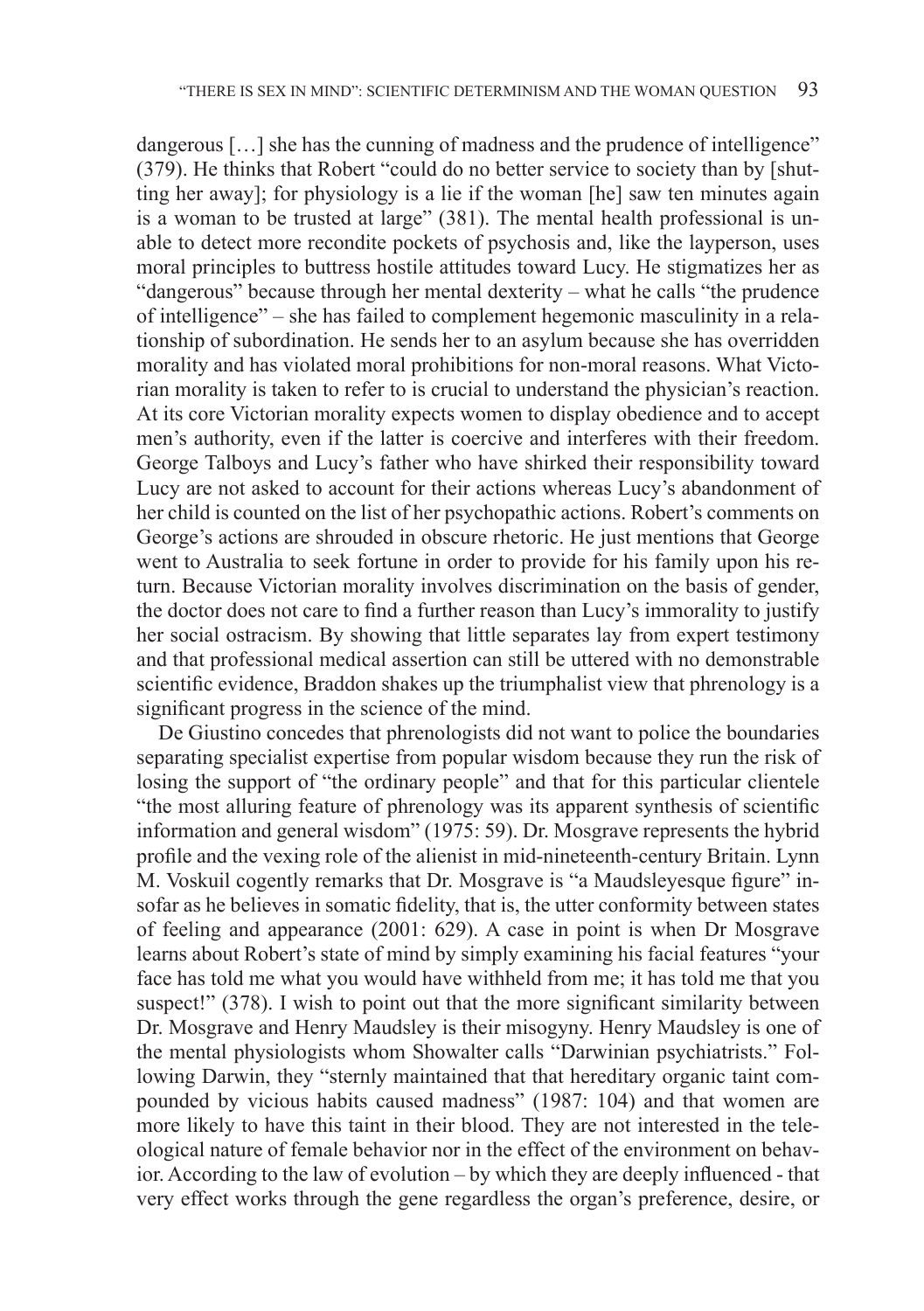moral precepts. Darwin's frequent assertions about women's intellectual inferiority led Richards to conclude that "Darwin assessed the qualities of women as would most Victorian gentlemen, save Wallace. Women abounded in the tender virtues, but lacked the distinctively male intellect" (1987: 188). Maudsley's misogyny transpires from his cognizance and support of biological determinism which provided in mid-nineteenth-century Britain, an ideological blueprint and a legitimating rationale for generating and sustaining hegemonic gender relations.

Like Spurzheim, who claims that "insanity is more frequent in women than in men. The cause certainly cannot be ascribed to their minds" (1829: 95), Maudsley urges his readers to "look for the root of the ill in some natural [i.e.,, physiological] infirmity or instability of nerve element" (1873: 77). In the *Fortnightly Review* of 1874 the latter declared that [Women] cannot choose but to be women; cannot rebel successfully against the tyranny of their organization, the complete development and function whereof must take place after its kind," and that "there is sex in mind as distinctly as there is sex in body; and if the mind is to receive the best culture of which its nature is capable, regard must be had to the mental qualities which correlate differences of sex."<sup>3</sup> Maudsley uses biological determinism to maintain and naturalize gender inequality. Likewise, Mosgrave brings biological insights to bear on the causes of Lucy's madness when he affirms that "the hereditary taint in her blood" (379) provides the drive, energy and direction to all her actions. He explains that Lucy's madness surfaces only "under extreme mental pressure" (379), yet she is unable to break free from her genetic grips. Dr Mosgrave accounts for Lucy's illness in genetic terms – an immutable genetic affliction – whereas she accounts for it mostly in terms of experience. She declares that the trespassing of "that narrow boundary-line between sanity and insanity" (346) occurred "when George Talboys goaded me, as you have goaded me; and reproached me, and threatened me; my mind, never properly balanced, utterly lost its balance, and *I was mad*!" (346) This is a very catchy moment in which Lucy rejects the genetic bias of her madness and acknowledges that what she is fighting against is not her genetic grips or inborn tendencies, but male conspiracy.

The alienist in the Belgian *maison de santé* is another man who denies Lucy the right for self-governance, personalized philanthropy, and self-help by casting himself in the role of a custodian rather than a clinician. This form of paternalistic management is destructive to the female patient. "[M]ental asylums," Phyllis Chesler holds, "are families bureaucratized: the degradation and disenfranchisement of self, experienced by the biologically owned child (patient, woman), takes place in the anonymous and therefore guiltless embrace of strange fathers and mothers" (2005: 95). Like Dr Mosgarve and Robert, the alienist engages in a practice that legitimates hegemonic masculinity and ensures that Lucy's old sinful self never resurges. The three men's attitude toward Lucy suggests that women's behavior is scrutinized and measured against a sort of metaphysics of morals; a principle which provides categorizations and taxonomies regardless of external social influence on morality. Because this metaphysics of morals serves to uphold the normative order, it seeks out and establishes a female behavioral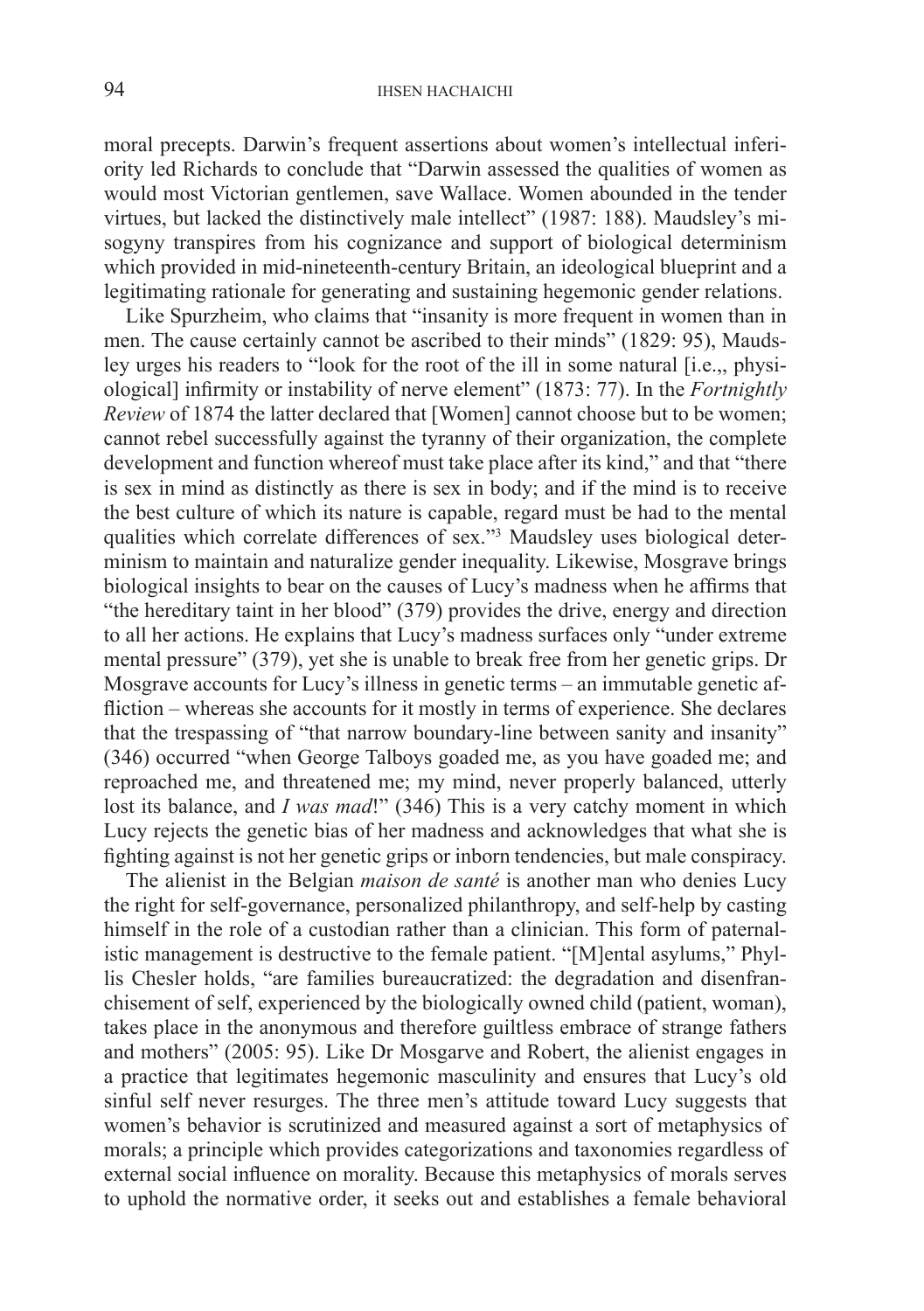pattern that totally precludes the female will. The three men's uniform attitudinal reaction to Lucy's condition suggests that hegemonic masculinity is not reducible to interpersonal domination - Robert's over Lucy - but is a set of practices which situates men in a position of domination in relation to women. It is this complicit hegemonic practice that Braddon believes should be sealed off from the interest of science, especially mental health science.

"Live here and repent!" Robert tells Lucy upon leaving her in the asylum; the place of female confinement *par excellence*. Lucy's conduct is criticized on moral grounds. This judgment echoes Spurzheim's remark that "insanity is that peculiar state of the mind which is attended with the loss of moral liberty" (1829: 93). The moral/religious regimen of the asylum – very well documented and discussed by Foucault in his seminal works *The History of Madness in the Classical Age* (1961) and *The Birth of the Clinic* (1963) – has been supplemented in the nineteenth century by the adherence of many reputable alienists to phrenology. Combe's identification of the faculty of "veneration" urged alienists to embrace and use the moral principles of phrenology in their treatment of the insane. Combe declares: "no creature presents such anomalous appearances as man" actuated by Combativeness, Destructiveness, Aquisitiveness, and Self-Esteem, the moral sentiments being in abeyance, he is almost a fiend," but when "inspired by Benevolence, Veneration, Hope [and] Ideality […] a highly-elevated nature beam[s] from his countenance […]" (1974: 2). Combe further recommends that people resort to "reflection" and "conscientiousness" to avoid fanaticism. The phrenological belief of the moral reformation of the insane confirms phrenology's strong ties to ideology by the medium of religion.

## **The realization of the patriarchal dividend through marriage**

The purpose of this second part is to gauge the influence of phrenology on marriage for it is indispensable to our understanding of marriage in *Lady Audley's Secret* as, in Shroeder and Shroeder's words, "a species of domesticated crime" (2006: 48). In the first part I have shown that Lucy's madness is not the product of nature/biology but the outcome of social conditioning, a stringent network of social regulation and what I referred to as a male conspiracy. In this part I wish to argue how the institution of marriage in particular consolidates these regulations and leads to a more efficient realization of the patriarchal dividend. Phrenologists almost uniformly adapted their science of the brain to the issue of gender stratification within marriage. In 1834 Alexander Smart preached the ideals of marriage based on the principles of phrenology in "On the Application of Phrenology in the Formation of Marriages." He maintained that while "the impulse to the connubial union" is Amativeness, or the sexual feeling – which in itself "leads to libertinism and conjugal infidelity; but when under the guidance of the moral and reflective faculties, it excites to mutual kindness, and the exercise of all the milder amenities between the sexes" (1834: 464–465). The higher faculties are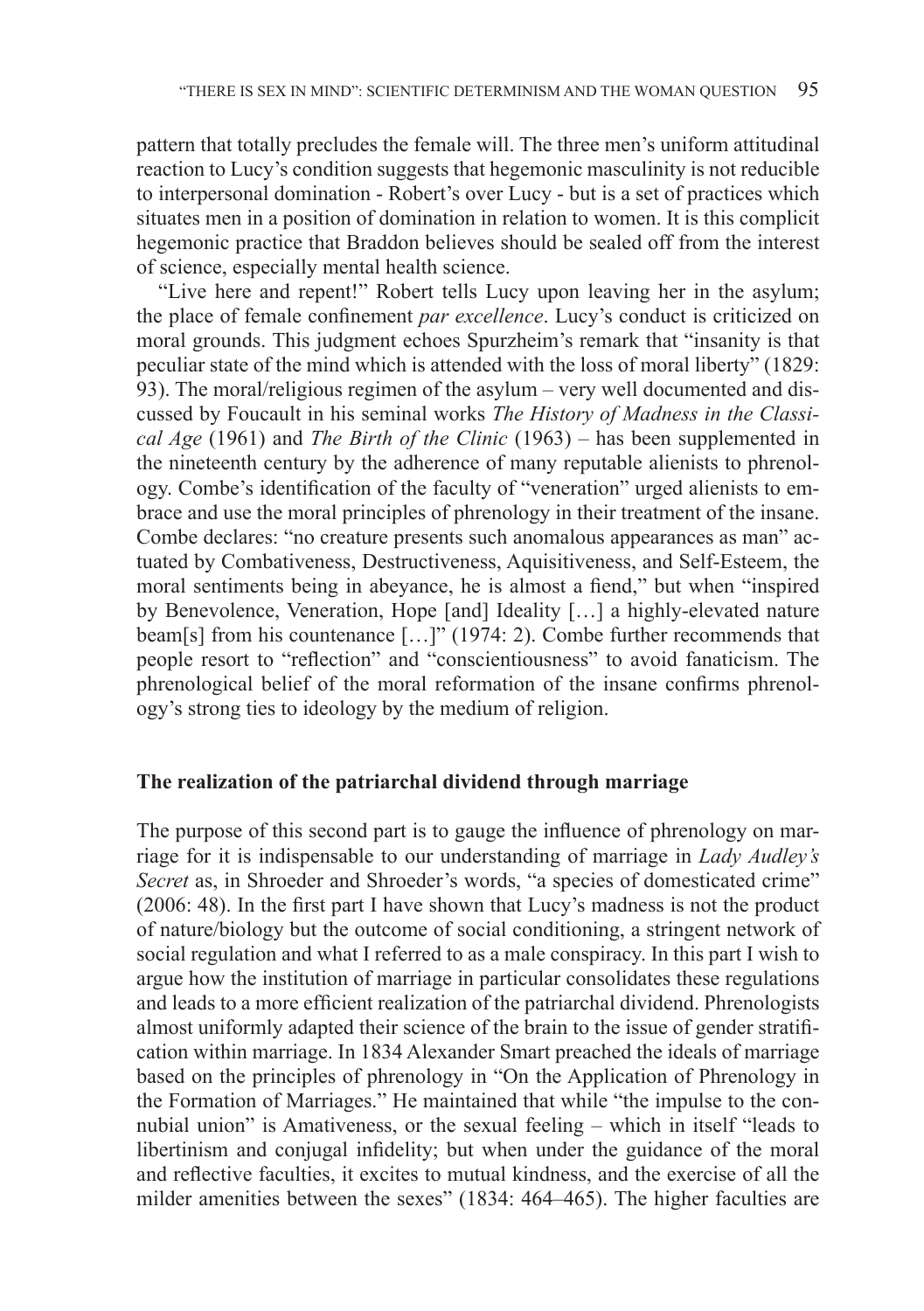needed to control all the domestic affections – Amativeness, Love of Offspring, and Adhesiveness – "for their gratification is pregnant with evil." One must therefore choose one's partner carefully, not being carried away by blind emotion or "bitter days of repentance […] follow." The best choice is "guided by intellect to an object pleasing to itself and the moral faculties […] doubling the delights afforded by the domestic affections, and rendering the enjoyment lasting" (465). Smart's recommendations are informed by bourgeois ideology. To women he recommends that they acquire "orderly, cleanly, and industrious habits," that they be "habitually agreeable; that they "act with great caution" that they do not let themselves be fooled by "the honeyed accents of a lover" until he proves his moral and intellectual worth. If a man fails to prove his good intention, Smart recommends women "shun him as [they] would a pestilence." To men, Smart recommends that they know "the physical and moral sciences, to fit [them] for […] the duties of active life" and to "know [themselves]" (through phrenology). Then, the "joyful husband" will find "by delightful experience that:

It is to lovely woman given To soothe our griefs, or woes allay, To heal the heart by misery riven, Change earth into an embryo heaven, And drive life's fiercest cares away.

Smith's definition of a good marriage marks the confluence of phrenology and ideology. Leahey and Leahey are right to point out that "through phrenology one aspires to reach the very pinnacle of Victorian domestic happiness" (1983: 98). By idealizing women as passive, compliant, and easily accepting of gender stratification, phrenology reinforces the hierarchy of masculinity/femininity, authority/compliance. Smart's division is remarkably close in spirit to the ideology informing Maudsley's remark that "under the institution of marriage, [a woman] has the position of a subordinate, herself debarred from the noble aims and activities of life, and ministering, in a silent manner, to the comfort and greatness of him who appropriates labour and enjoys the rewards" (1867: 203). Both suggest that women are commodities in the male-centred sexual economy and that they can never experience an independent consciousness of self. Phrenology championed the spirit of gender stratification within marriage even though it worked superficially on the eradication of the deep-seated system of gender differences through the education of women. Housewives came in great numbers to the phrenological lectures delivered by Combe, James Simpson, and John Epps in the hope of learning how to stake a place for themselves in the hegemonic culture. "Phrenologists," De Giustino writes, "wanted to bring women out of their cosy domestic confinement: to allow them to join and lead public associations, to provide opportunities for their exercise and education, and to liberate them from the dictates of fashion" (1975: 73). At face value phrenologists understood that by restraining women legally and socially marriage sets out to prevent them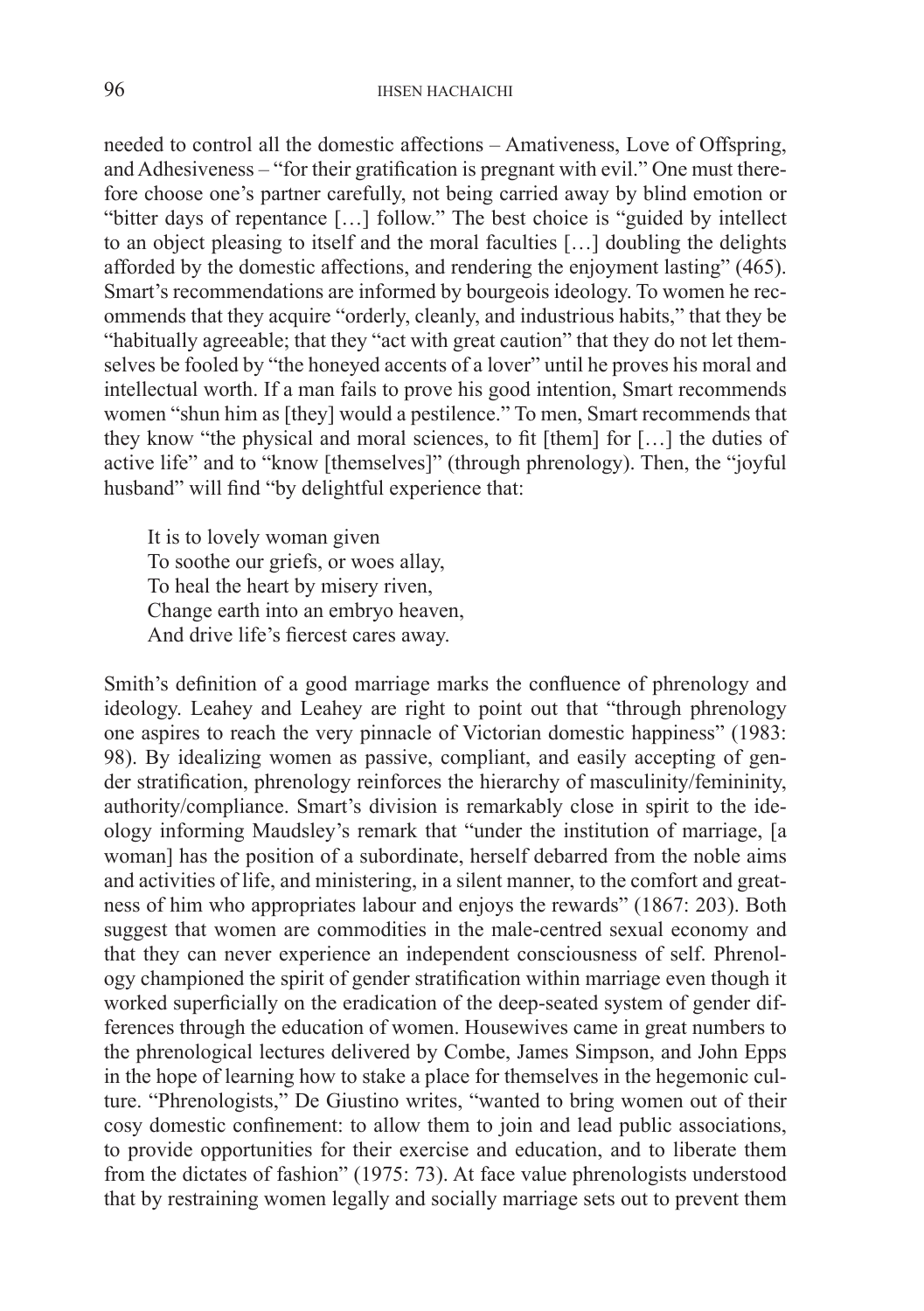from feeling independent. They made it part of their agenda to side with women in their struggle against the patriarchal culture and to foster revolutionary ideas in order to ameliorate women's second-sex status. Yet because of its significant support of the values of the established institutions, phrenology led to a more significant entrenchment of ideology. Its attempt to reconcile women's position with ideology ended up consolidating and naturalizing socially-constructed gender roles. Braddon's reaction to this gender regime – which offers women exposure only as "ministering angels" or creatures of "more heavenly endowments" – is to offer Lucy a polar exposure as a victim and as a culprit. She is a culprit insofar as she conceals her former marriage and the existence of her child, assumes a false identity, falsifies records, commits bigamy, derelicts her parental duty, and attempts to murder her former husband George Talboys. Yet she commits these crimes to rescue herself from the disastrous social predicament befalling poor, single, or deserted women. Consequently it is the social pressure that overrides Lucy's moral values. To avoid the constraints of her precarious situation and its alienating effects, Lucy became fraudulent. School education has fostered her materialist spirit and has prepared her for a brutal environment of self-seeking predation. "I had learnt" Lucy confesses to Sir Michael and Robert "that which in some indefinite manner or other every school-girl learns sooner or later--I learned that my ultimate fate in life depended upon my marriage, and I concluded that if I was indeed prettier than my schoolfellows, I ought to marry better than any of them" (350). School is represented as a disorienting milieu. It provides a conceptual map of marriage as a site of opportunism and a self-serving way that involves self-deception for the sake of achieving social satisfaction. Phrenology is again under tacit attack because phrenologists believed that public education would encourage the growth of human intelligence. This belief is severely undercut by their failure to liberate the educational system from the firm grip of the patriarchal system. Acting within the boundaries of Victorian ideology, and abiding by the laws of cerebral determinism – which completely undermines women's intellectual capacities – phrenologists did not leave much room for the improvement of women through education. In school Lucy learns that beauty is a highly marketable value and that forfeiting her right to be the full owner of her own body is a legitimate act to make up for her economic disempowerment. The main "flaw[] in the Victorian marital ideal" (Schroeder and Schroeder 2006: 22) is the sanction of men's use of the female body as a form of permissible infringement in exchange for the material and social compensations men provide.

The more radical import of Lucy's comment about marriage is broached when, a bit further, she describes marriage as the "world's great lottery" (350). It might initially be thought that Braddon uses the trope of lottery to establish a compromise between the competing claims of lineage (noble birth) and merit, or to invent a democratic appeal to the institution of marriage. Yet the meritocratic aspect is based on a material condition (beauty) and not on a moral one (virtue). In the rest of her confession Lucy endorses the role of femininity in gender hegemony: "'I would have been your true and pure wife to the end of time," Lucy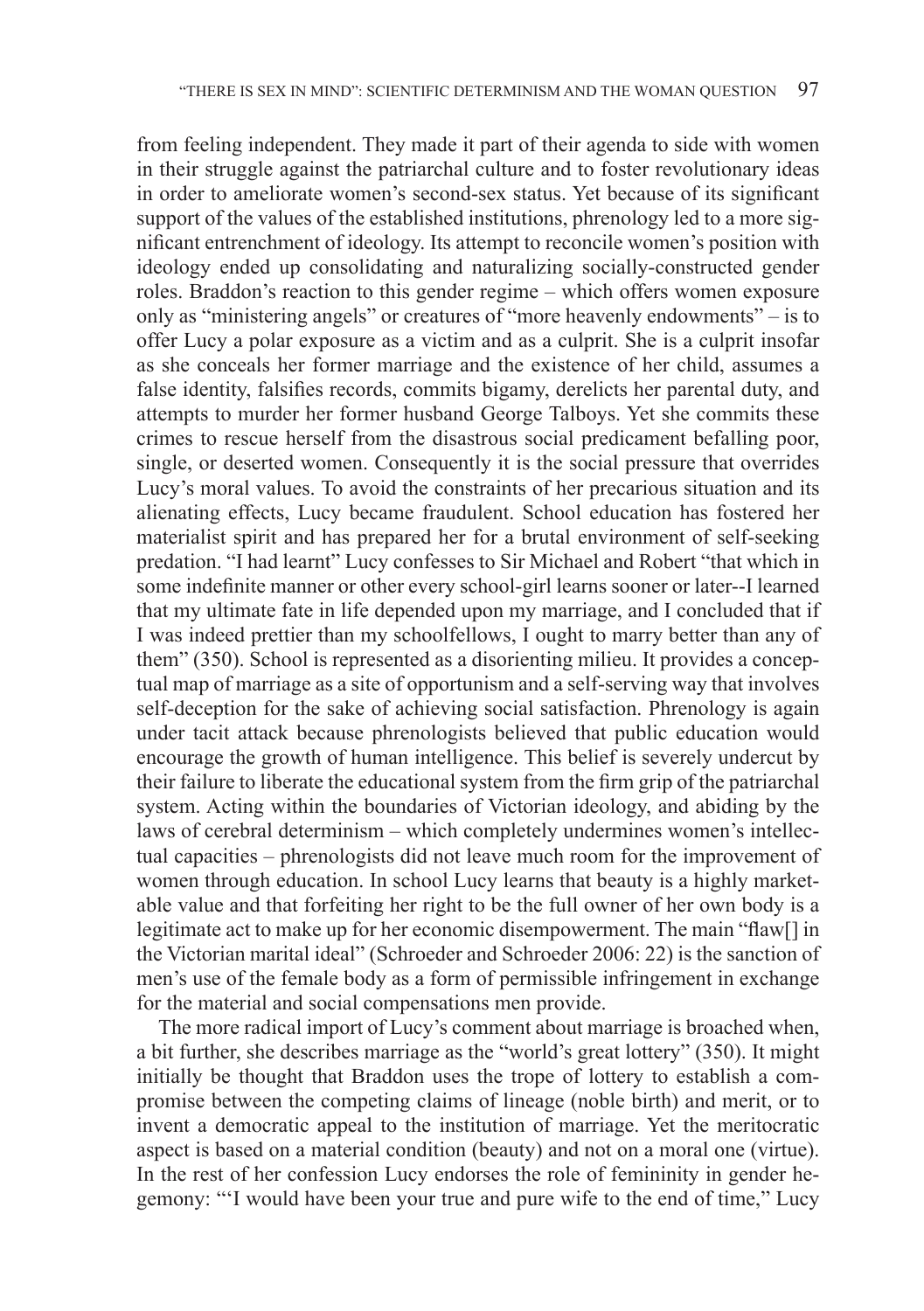insisted to Sir Michael "though I had been surrounded by a legion of tempters. The mad folly the world calls love had never had any part in my madness; and here at least extremes met, and the vice of heartlessness became the virtue of constancy" (354). Her statement is conventional in its general outlook if we take "true and pure wife" to suggest the recognition of sexuality as a component of stable domesticity and part of the spousal obligations. Voskuil interprets this passage as "[Lucy's] brazen refusal to believe in the construction of her marriage as motivated by authentic love" and concludes that "she performed the behaviors of marital affection but never felt them inside" (2001:  $624$ ). Though we learn from Voskuil's argument on the sidelines, it is difficult to concur that the rejection of love marks out this statement as unconventional because love, according to the Victorian moral standards – wherein phrenological philosophy is embedded – is an expedient whose reach in practical life is to sustain and uphold matrimonial bliss. Lucy's statement is conventional even where it implies that sexuality is desirable for it casts interest in sexuality as a further compliance with Victorian domestic morality. Lucy does not then evade her gender identity. Commenting on the performance of gender in *Lady Audley's Secret* Voskuil again maintains that Lady Audley "is a heroine who captivated Victorian readers (variably thrilling or disgusting them) precisely because she 'looked the part' of Victorian woman and wife but refused to 'be' it inside." Voskuil is right to argue that Lucy refuses to integrate the patriarchal sphere and to embody the sociopsychological profile of the "angel in the house," yet she overlooks the fact that by enacting femininity, Lucy is already inside the patriarchal space. Femininity is a position that has validity only in its social relation to masculinity, and feminine character is not independent of the patriarchal culture because it is the latter that governs the production of cathexis (the social arena of desire and sexuality) and regulates women's relation to their bodies. Even when she impels Phoebe to wear makeup, Lucy does not impel her to stand off what she takes to be an unjust, yet deep-seated system of inequality. In this sense Schroeder and Schroeder maintain that "Lucy does not question the rewards of the bourgeois vision of upward social mobility, nor does she protest its limitations […]. Though she is uncommonly beautiful, uncommonly resourceful, and uncommonly independent, Lucy's ambitions turn out to be surprisingly conventional" (2006: 29–30). Lucy's behavior and self-presentation do not resonate with the assumed qualities of an upper-middle class woman, and she defies the ideology of passionlessness and prudery, yet she engages in practices that match her gender and class category. She is not a heroine who defies the long-standing patriarchal structures of femininity. Her feminine practice, consisting mainly in an erotically charged public demeanour, the use of seduction to get what she hankers after, performativity and opulence, are perceived as matching her gender category. She even exaggerates her feminine role to the point of raising the specter of extramarital affairs. Robert Audley imagines that he is "falling in love with [his] aunt" (94). Contra Voskuil, then, we might assume that though Lucy does not epitomize "sexual repression, modesty, and innocence" her behavior is still in keeping with an institutionalized female role.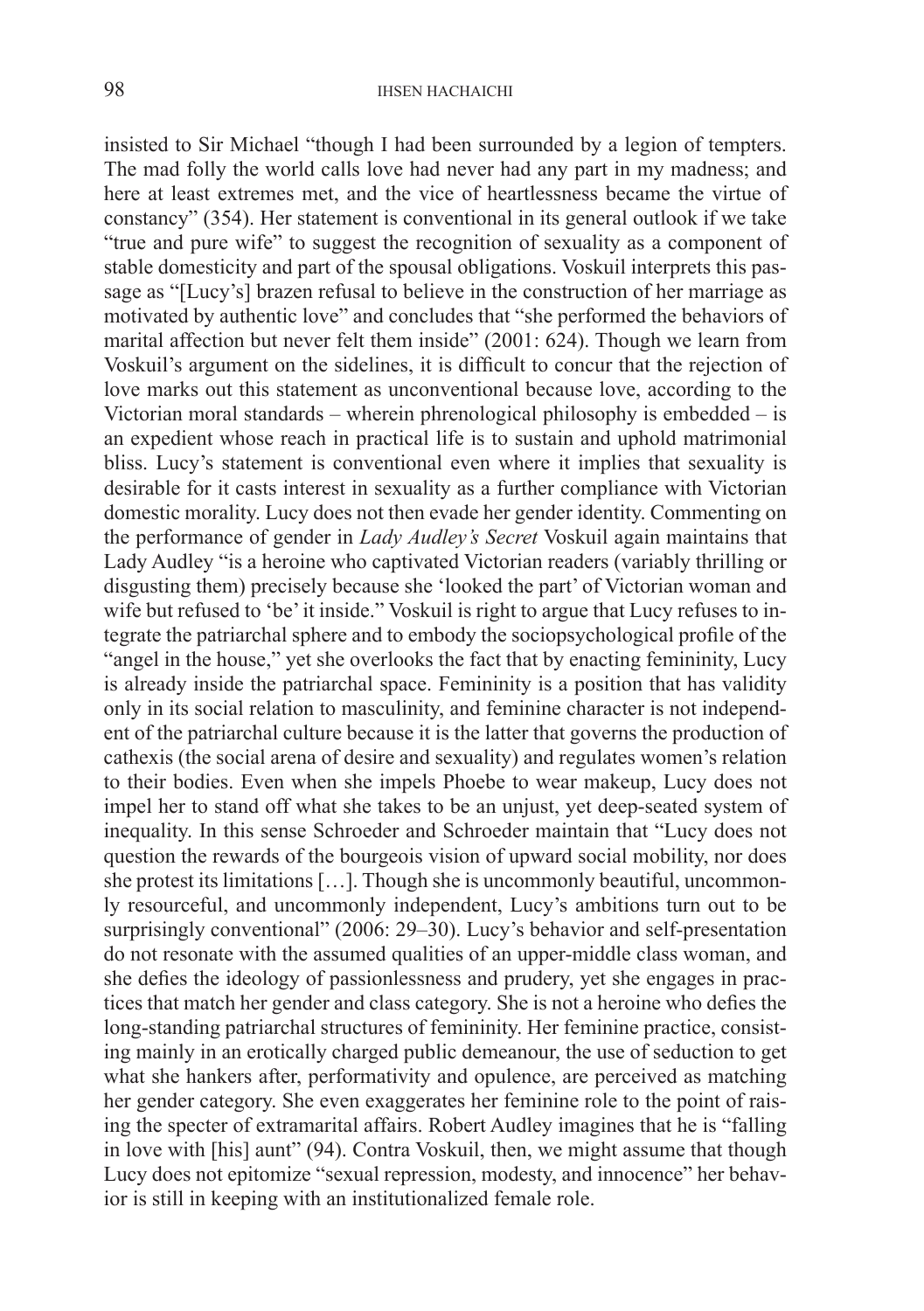Now if Lucy's self-presentation resonates with the assumed qualities of a middle-class woman, her mind does not. She engages in practices that match her gender and class category because she understands that she is pre-imaged in the male aesthetic as a commodity and because she is aware that she would jeopardize her status if she acts in contradiction with the specular objectification her status calls for. Dr. Mosgrave himself anchors the idea of Lucy's sensibility. He explains that the pathological use to which she has put her reason is what makes her "dangerous" implying, therefore, that her peril is intellectual and moral rather than physiological. According to him, Lucy's intellect is deviant, not deficient. And it is deviant because she defies the moral rules. He tacitly acknowledges that she is an intelligent woman who can follow through on all her resolutions. The mental power she deploys in committing several offenses and crimes goes some way to correcting the view that women's cerebral inferiority makes the attainment of rational thought impossible. Lucy's sensibility is juxtaposed to Michael Audley's sensitivity-where sensitivity is understood as sentimentality. The latter "believed [the simple account of Lucy's youth] as he had believed in the gospel" (349). His gullibility makes Lucy secure in her influence on him: "I can twist him which way I like. I can put black before him, and if I say it is white, he will believe me'" (282). Mr. Audley's gullibility is a sign that his masculine traits are overrated. By integrating men in the province of women and women in the province of man, Braddon turns the traditional portrayal of gendered psychology on its head. Through this new gender mapping she explores the permeability of such putative oppositions as female sentimentality and male sensibility/rationality. The whole cluster of positive qualities attributed to  $Lucy - all$  deducible from the special degree of her sensibility, quickness of perception, self-knowledge, self-control, courage, resilience, foresight, flexibility and perhaps most daring of all, intellectual freedom  $-$  is a reaction to what Lorraine Daston calls the "naturaliz[ation] of the female intellect." Daston explains that this happened toward the late nineteenth century when "the link between the 'female' and 'intellectual' was all but severed" owing to the fact that the "reasonable necessity of natural laws had given way to the physical constraints of laws of nature" (1996: 181). Lucy's critical judgment and the breadth of her knowledge come into play in the chapter entitled "Preparing the Ground." The chapter marks the consolidation and the confluence of the previous symptoms of her sensibility. These symptoms are buried in arguments, bent in some other direction and often missed on first reading. After responding to Robert Audley's accusation of madness with aplomb, Lucy engages in a long definition of madness:

What is one of the strongest diagnostics of madness- what is the first appalling sign of mental aberration? The mind becomes stationary, the brain stagnates, the even current of the mind is interrupted; the thinking power of the brain resolves itself into a monotone. As the waters of the a tideless pool putrefy by reason of their stagnation, the mind becomes turbid and corrupt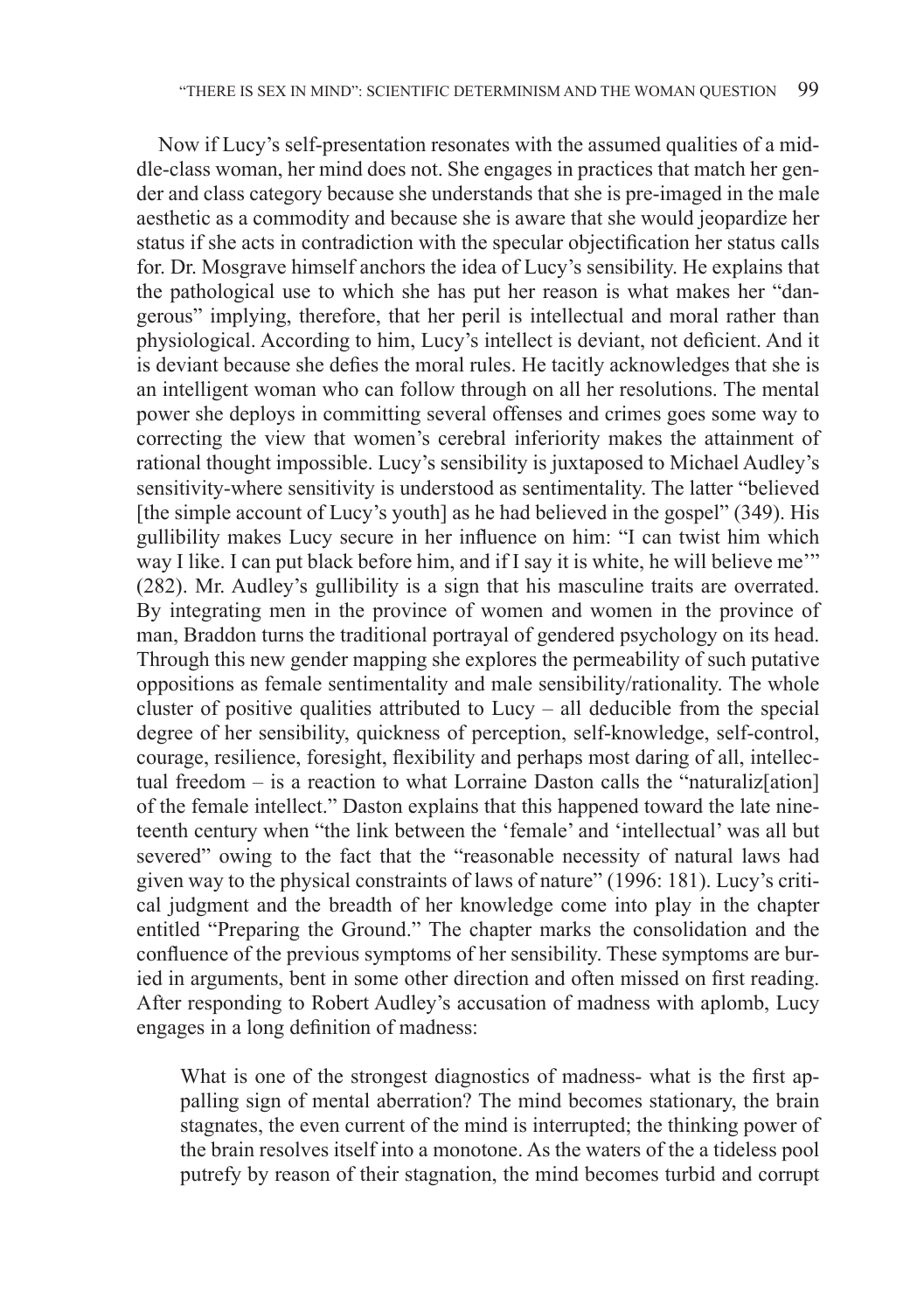through lack of action; and perpetual reflection upon one subject resolves itself into monomania. (287)

Lucy's spirited speech compels readers to cast aside their assumption about women's intellectual inferiority. Mr Audley is bewildered by Lucy's intellectual stirring for it is not part of the normal spectrum of emotion attributed to women. Her vulnerability is suddenly off the mark. She now poses unprecedented challenges for her husband's understanding. "My lady paused. The words died away upon her lips. She has exhausted herself by the strange energy with which she had spoken. She had been transported from a frivolous childish beauty into a woman strong to argue her own cause and plead her own defense" (287–288). Yet because Mr Audley is not sensitive to his wife's intellectual vicissitudes, they have wrought no significant change in his neotinized picture of her: "the big words sounded strange from my lady's rosy lips, but her newly adopted wisdom had a certain quaint prettiness about it, which bewildered her husband" (288). His bewilderment suggests that he does not initially consider her as an equal.

Braddon laid the axe to the root of the pseudo-scientific theory of phrenology because it supported the system of biological determinism and has given valence to hegemonic masculinity by consolidating the idea that insanity is a gendered affliction. In the first part of the paper I showed that as a subject of scientific analysis Lucy Audley is treated in ways that reproduce gender-normative stereotypes and support the cult of domesticity. In the second part I mapped the gender relation within marriage from a phrenological perspective. My aim was to demonstrate that instead of helping the gender relation evolve more equitably, phrenology has greatly alienated women by regulating their relation to their body and by promulgating a materialist interest in marriage.

## **Notes**

- <sup>1</sup> For scholarship on women and madness see N. Tomes, 'Feminist histories of psychiatry' in M. S. Micale and R. Porter (eds.), *Discovering the History of Psychiatry* (Oxford, 1994), 348–383. See also M. MacDonald, 'Women and madness in Tudor and Stuart England', *Social Research*, L lll, 2 (1986), 261–281; M. S. Micale, 'Hysteria and its historiography: a review of past and present writings (II)', *History of Science*, xxvii (1989), 319–351; C. Vanja, 'Gender and mental diseases in early modern society: the Hessian hospitals' in L. de Goei and J. Vijselaar (eds.), *Proceedings of the 1st European Congress on the History of Psychiatry and Mental Health Care* (Rotterdam, 1993), 71–75.
- <sup>2</sup> For phrenology's place in the history of science see R. M. Young, 'The Functions of the Brain, Gall to Ferrier,' *Isis* 59 (1968): 251–268; Oswei Temkin, 'Gall and the Phrenological Movement,' *Bulletin of the History of Medicine* 21 (1947): 275–322; Edwin Clarke and C. D. O'Malley, *The Human Brain and Spinal Cord* (Berkeley: University of California Press, 1968).
- 3 The occasion for Maudsley's statement in the *Fortnightly Review* in 1874 is an exchange between him and Elizabeth Garrett Anderson, the second woman ever to gain the necessary qualifications to practise as a doctor in 1865. The object of the exchange is how much biology determined women's capacity to study, and to have a role outside their immediate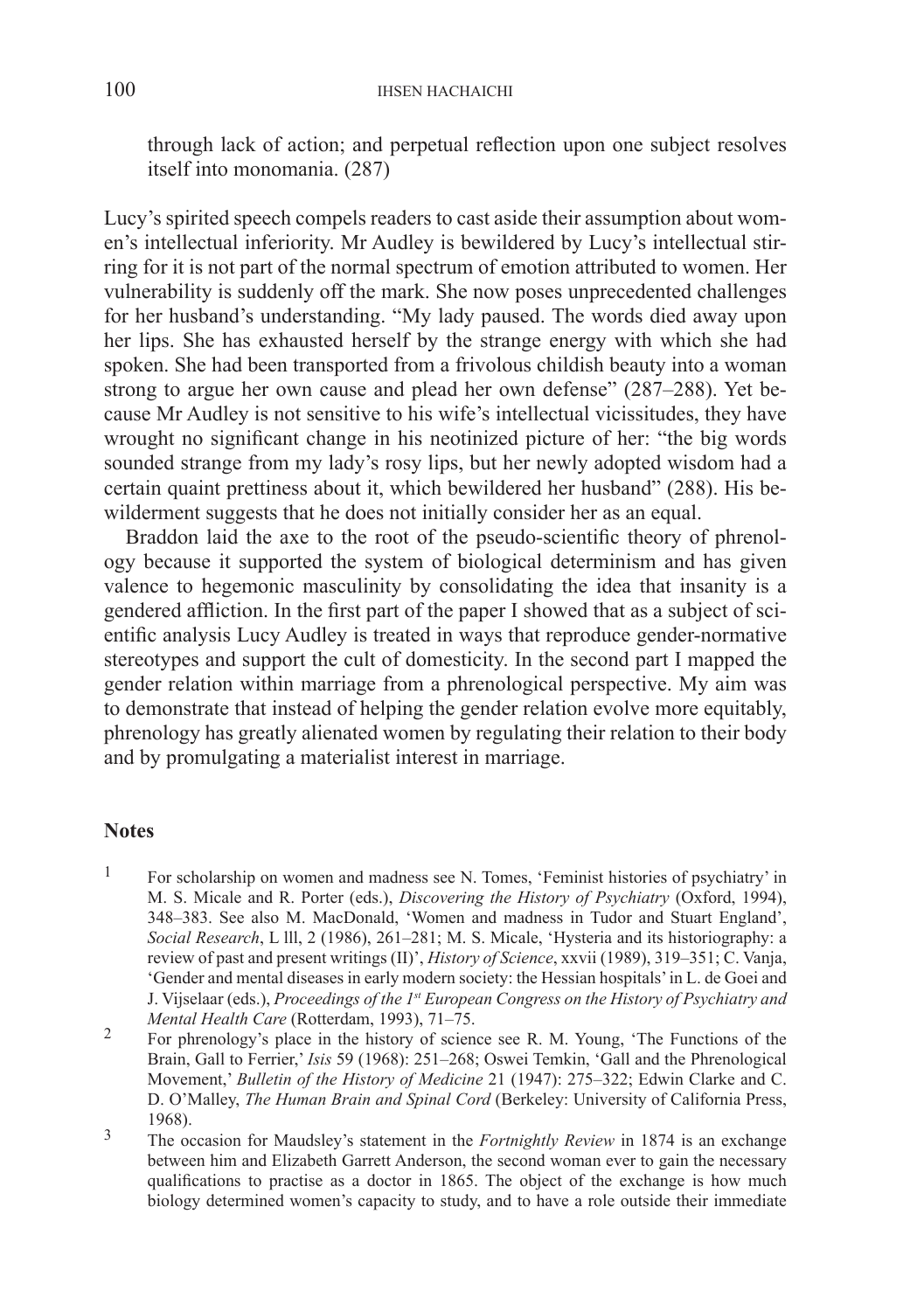domestic environment. To stress the argument that women are biologically unable to engage with labour on their own terms, Maudsley used the insight of Dr. Edward H. Clarke, an anti-feminist intellectual who spells out his misogynistic theory in *Sex in Education*. For an elaborate comment on this exchange see Elaine Showalter and English Showalter 'Victorian Women and Menstruation' in *Victorian Studies*, Vol. 14, No. 1, *The Victorian Woman* (Sep., 1970), 83–89.

## **References**

Braddon Elizabeth (1998) *Lady Audley's Secret*. Ed. David Skilton. Oxford: Oxford University **Press**.

Chesler, Phyllis (2005) *Women and Madness*. New York: Palgrave Macmillan.

- Combe, George (1819) *Essays on Phrenology; or an Inquiry into the Principles and Ability of the*  System of Drs Gall and Spurzheim; and into the Objections Made Against It. Edinburgh.
- Combe, George (nd) *1819-1920 Notebooks*. NLS7406, fo. 72–73.
- Combe, George (1974) *The Constitution of Man in Relation to External Objects.* Delmar: Scholars' Facsimiles & Reprints.
- Cooter, Roger (1976) 'Phrenology and British Alienists, c. 1825-1845'. *Medical History* 20, 1–21.
- Cooter, Roger (1984) *The Cultural Meaning of Popular Science: Phrenology and the Organization of Consent in Nineteenth-Century Britain.* Cambridge: Cambridge University Press.
- Daston, Lorraine (1996) 'The Naturalized Female Intellect'. In: Grauman, Carl F. and Kenneth J. Gergen (eds.) *Historical Dimensions of Psychological Discourse*. New York: Cambridge University Press, 165–192.
- De Giustino, David (1975) *Conquest of Mind: Phrenology and Victorian Social Thought*. London: Totowa.
- Leahey, Thomas Hardy and Grace Evans Leahey (1983) *Psychology's Occult Doubles: Psychology and the Problem of Pseudoscience*. Chicago: Nelson-Hall.
- Loesberg, Jonathan (1986) 'The Ideology of Narrative Form in the Sensation Fiction'. *Representations* 13, 115–138.
- Lukasik, Christopher J (2011) *Discerning Characters: The Culture of Appearance in Early America*. Philadelphia: University of Pennsylvania Press.
- Maudsley, Henry (1873) *Body and Mind: An Inquiry into Their Connection and Mutual Influence, Especially in Reference to Mental Disorders.* London: Macmillan.
- Maudsley, Henry (1867) *The Physiology and Pathology of the Mind.* New York: Appleton & Company.
- Punter, David (1998) *Gothic Pathologies: the Text, the Body, and the Law*. New York: St. Martin's Press.
- Richards, Robert John (1987) *Darwin and the Emergence of Evolutionary Theories of Mind and Behavior*. Chicago: University of Chicago Press.
- Schroeder, Natalie and Ronald A. Schroeder (2006) *From Sensation to Society: Representations of Marriage in the Fiction of Mary Elizabeth Braddon 1862-1866*. Rosemont Publishing.
- Showalter, Elaine (1987) *The Female Malady: Women, Madness, and English Culture, 1830-1980.*  New York: Virago.
- Smart Alexander (1834) 'On the Application of phrenology in the formation of marriages.' *The American Phrenological Journal and Miscellany.* Vol II. Philadelphia: Haswell, Barrington & Co.

Spurzheim, Johann C (1825) *A View of the Philosophical Principles of Phrenology*. London: Knight.

Spurzheim, Johann C (1829) *Outlines of Phrenology; Being also a Manual of Reference for the Marked Busts.* London: Treuttel, Wurtz, and Richter.

Voskuil, Lynn M (2001) 'Acts of Madness: Lady Audley and the Meaning of Victorian Femininity'. *Feminist Studies* 27, 611–639.